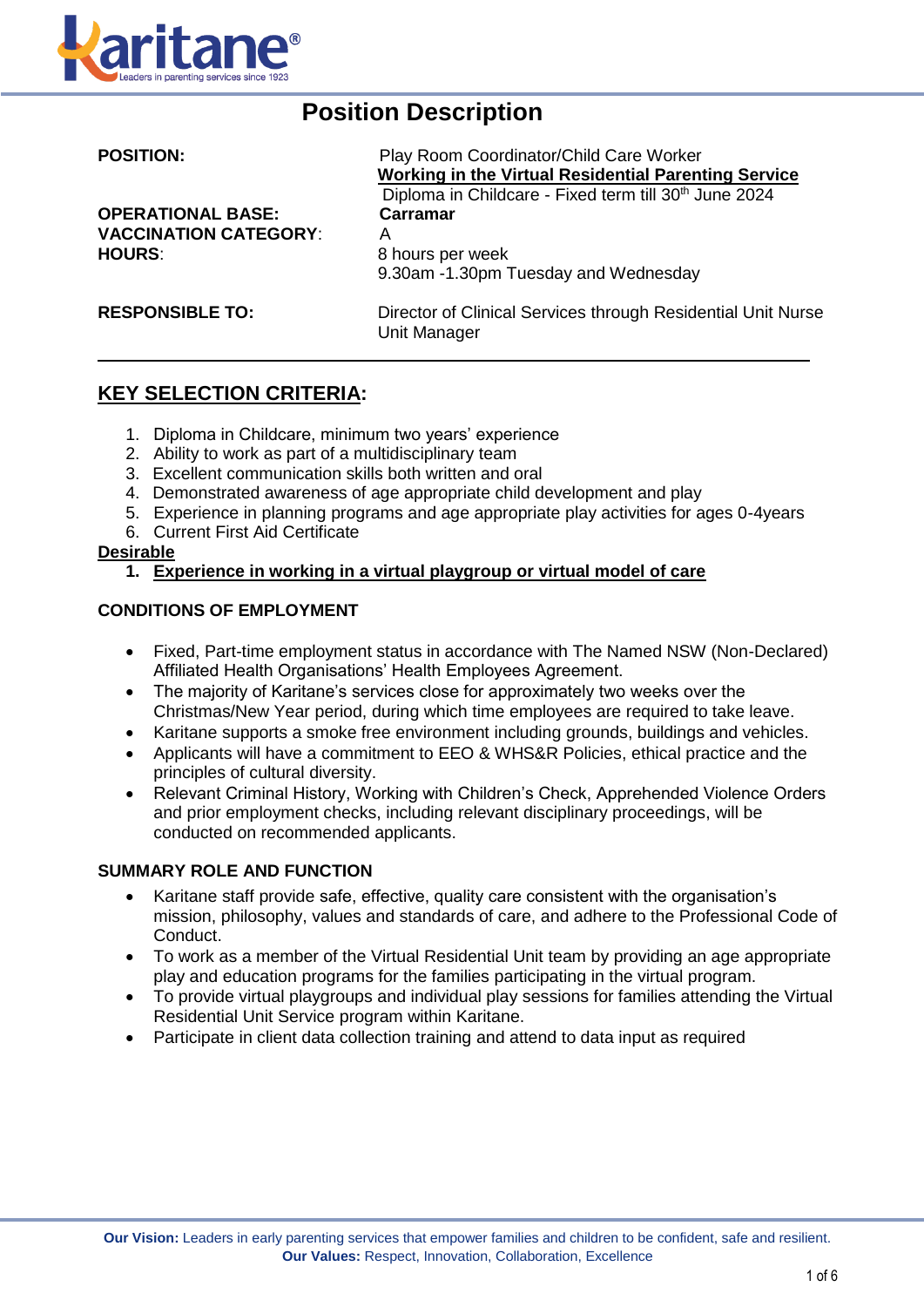

## *STATEMENT OF DUTIES*

Listed are the primary duties of this role and the Performance Standards required to undertake the duties.

## **RESPONSIBILITIES**

## **PROFESSIONAL**

**Duties**

- 1. Develop programs and activities in consultation with the Virtual Residential Unit Team which is appropriate to the developmental needs of the children
- 2. Develop a virtual program in consultation with the clients and nursing staff that includes their identified goals and work in partnership to achieve best outcomes
- 3. Provide a balance of individual and group experiences.
- 4. Guide behaviour in a positive manner.
- 5. Maintain and respect client confidentiality at all times.
- 6. Attend regular staff meetings.
- 7. Refer to nursing staff, any concerns regarding management or treatment of their child/children.
- 8. To maintain a high standard of hygiene and cleanliness at all times.
- 9. Identify and report and child at risk issues.
- 10. Ensure the playroom and equipment is monitored regularly for safety and quality in line with the WH&S standards at Karitane.
- 11. Promote the importance of play in childhood and development.
- 12. The incumbent position may be directed by nursing management to undertake new or additional tasks in response to the changing work environment.
- 13. Ensure programs developed are sensitive to the needs for clients in a virtual space, are culturally safe for families with diverse needs including; Aboriginal and Torres Strait Islander families, LGBTQI+ as well as families identifying as culturally ad linguistically diverse.

### **QUALITY IMPROVEMENT**

#### **Duties**

Participate in outcome based quality improvement activities that optimise levels of care, and improve customer satisfaction.

### **Performance Standard**

This is demonstrated by your ability to:

- Evaluate practice and identify areas that could be improved
- Participate in Quality Management activities and Accreditation programs.

## *UNIVERSAL STATEMENT OF OBLIGATIONS*

### **EDUCATION AND PROFESSIONAL DEVELOPMENT**

- 2. Identifying knowledge in areas of improvement and pursue appropriate continuing education and clinical updating.
- 3. Attend mandatory education in Fire, Manual Handling and any other training courses specified by management which will enhance personal development and productivity requirements.
- 4. Recognise and respond to the need for accurate health promotional information for clients, visitors and other members of staff.

### **CLINICAL AND/OR CORPORATE GOVERNANCE**

 Identifying the needs of clients, visitors and where possible adapt services to meet those needs.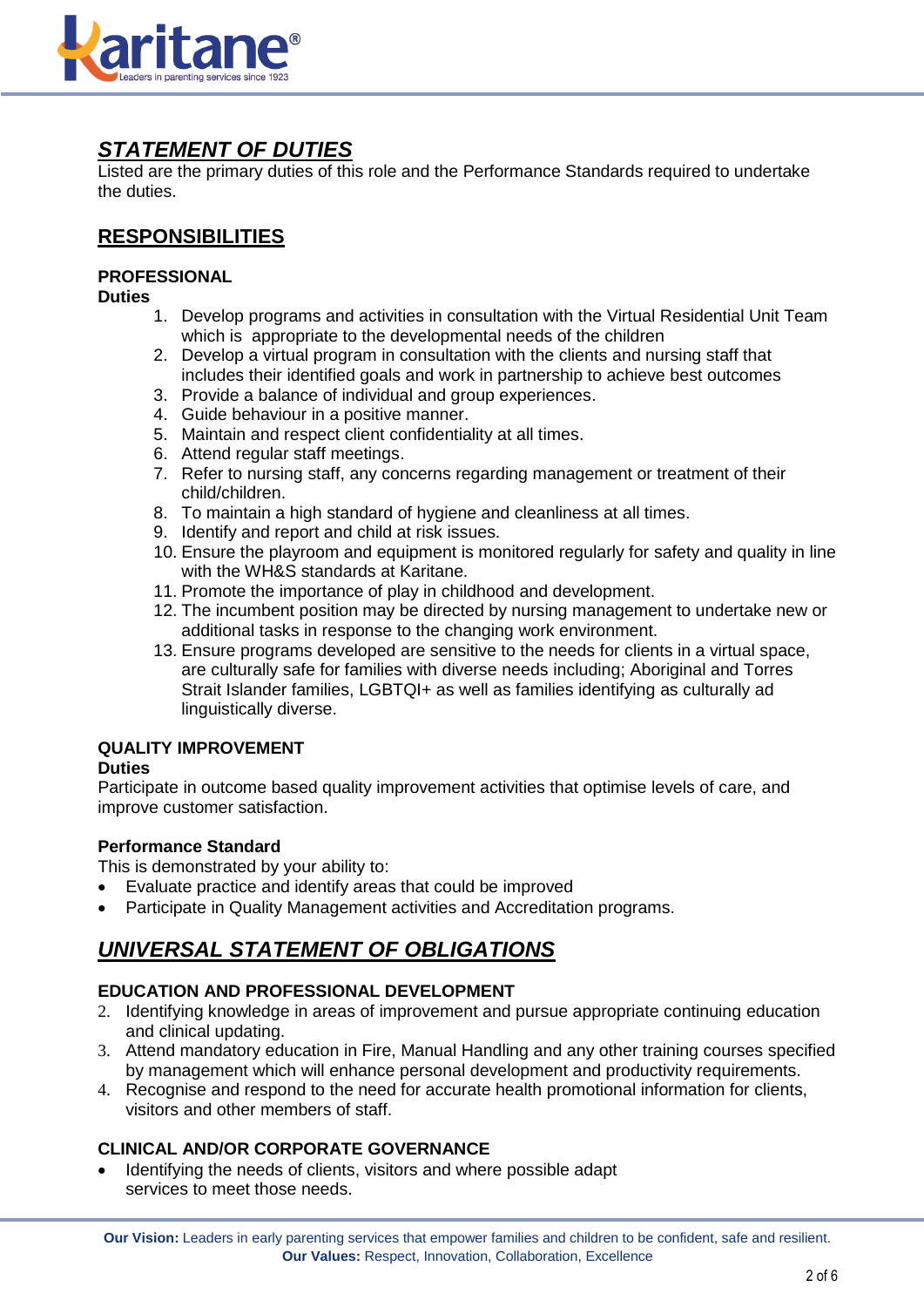

 Understand the accreditation processes within Karitane and participate in the implementation of improvement strategies.

## **KARITANE VALUES**

- *Respect*
- *Innovation*
- *Collaboration*
- *Excellence*

Demonstrate a personal commitment to the organisation's Values

Be inclusive of and positively affirm diverse ideas, backgrounds and cultures.

#### **CODE OF CONDUCT**

- Adhere to the Ministry of Health and SWSLHD professional Code of Conduct & Ethics.
- Demonstrate accountability and ethical behaviour in the performance of all duties.
- Respect the physical, emotional, social and spiritual needs of the client and their carers, including their right to be involved in decision-making affecting their health care.
- Report any suspected cases of child neglect or abuse to immediate manager.
- Be aware of medico/legal responsibilities.
- Maintain confidentiality and privacy at all times.
- Report suspected or actual; fraud associated with the workplace.

#### **WORK HEALTH & SAFETY, SECURITY AND FIRE SAFETY:-**

- Maintain a current driver's licence and provide a photocopy of same at annual performance appraisals.
- Adhere to Karitane's Work Health and Safety policy and procedures.
- Commitment to and understanding of NSW Health Smoke Free- free Health Care Policy
- Assist with the security of the building through the correct handling of keys.
- Report any damage or repairs required to buildings, furniture and equipment to the appropriate supervisor so that repairs can be arranged.
- Adhere to Karitane's procedures for `Risk Management' of identified risks.
- Ensure all office equipment and lighting is turned off and work area is secure before leaving each day.
- Attend education sessions regarding WHS, security & fire safety.
- Follow the protocols for Incident Management & Reporting.
- Participate in security risk identification/assessment & report any suspicious occurrences/ potential for aggressive episodes.
- Assist management in the creation and maintenance of a `zero tolerance zone' where staff and clients can enjoy an environment in which violence and verbal abuse is not tolerated.

### **EQUAL EMPLOYMENT OPPORTUNITY, CULTURAL DIVERSITY AND ANTIDISCRIMINATION**

- Be aware of and act within the bounds of the EEO Policy of SWSLHD.
- Be aware of and act within the bounds of the Anti-Discrimination policy of SWSLHD.
- Respond positively to the cultural beliefs and practices of clients, visitors and other staff members.
- Be actively involved in the optimizing service provision to people of Non English Speaking Backgrounds and Aboriginal and Torres Strait Islander backgrounds.
- Be aware of the NSW Health Zero Tolerance Policy.

#### **Performance Management:**

Performance appraisal will be carried out at three months and then annually with the Nursing Unit Manager.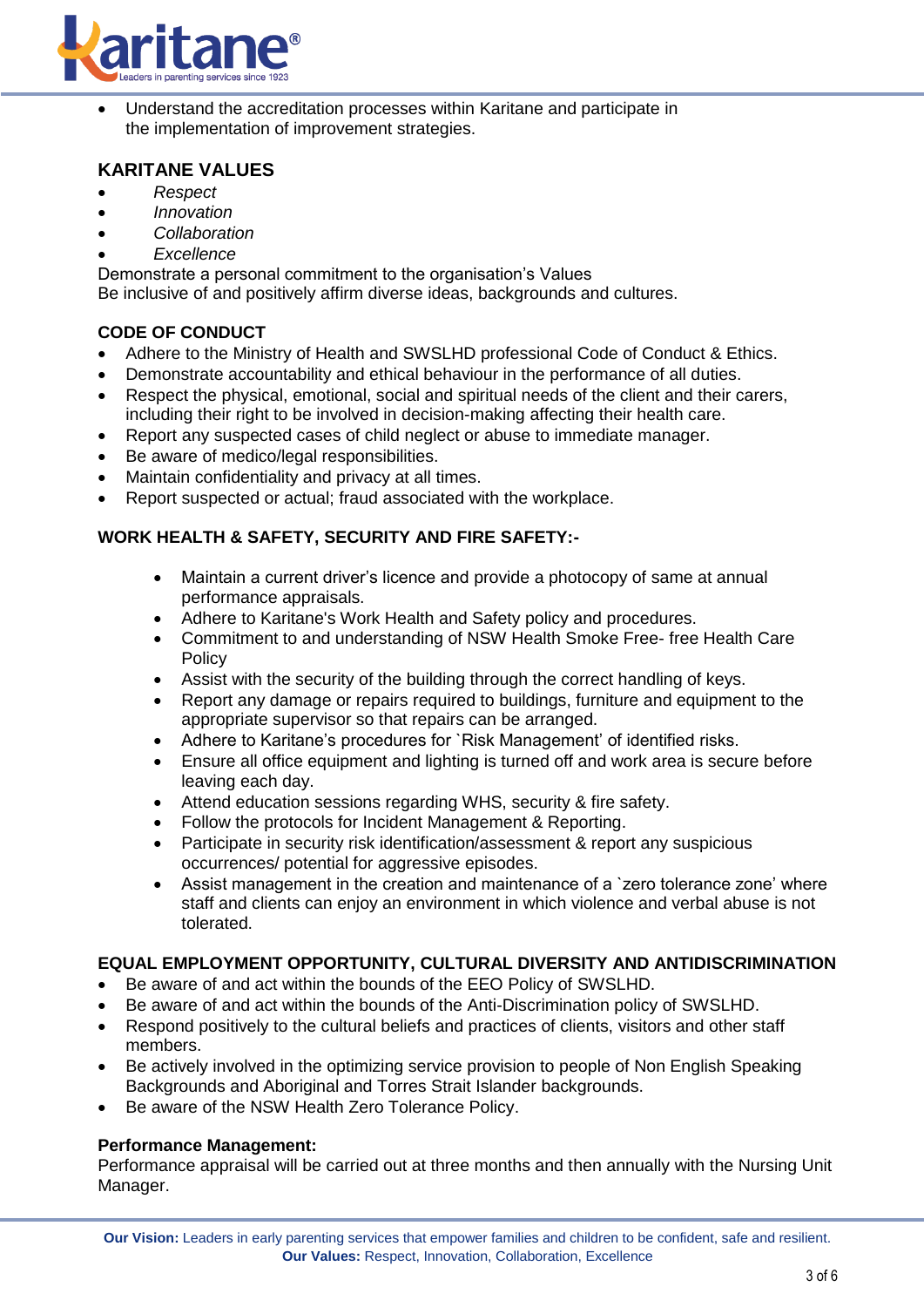

### **Exit Interview**

Participate in an Exit interview on termination.

I agree to strictly observe the Health Service's policy on confidentiality of client information or such other sensitive or confidential information that I may come across in the course of my employment.

As the incumbent of this position, I have read this Job Description, understand its contents and agree to work in accordance with the requirements of the position. I understand and accept that I must also comply with the policies and procedures of Karitane.

................................................................. ....................................... Employee Date Date Date

................................................................. ....................................... **Chief Executive Officer Chief Executive Officer Chief Chief Executive Officer Chief Chief Chief Chief Chief Chief Chief Chief Chief Chief Chief Chief Chief Chief Chief Chief Chief Chief Chief Chief Chief Chief Chief Chief**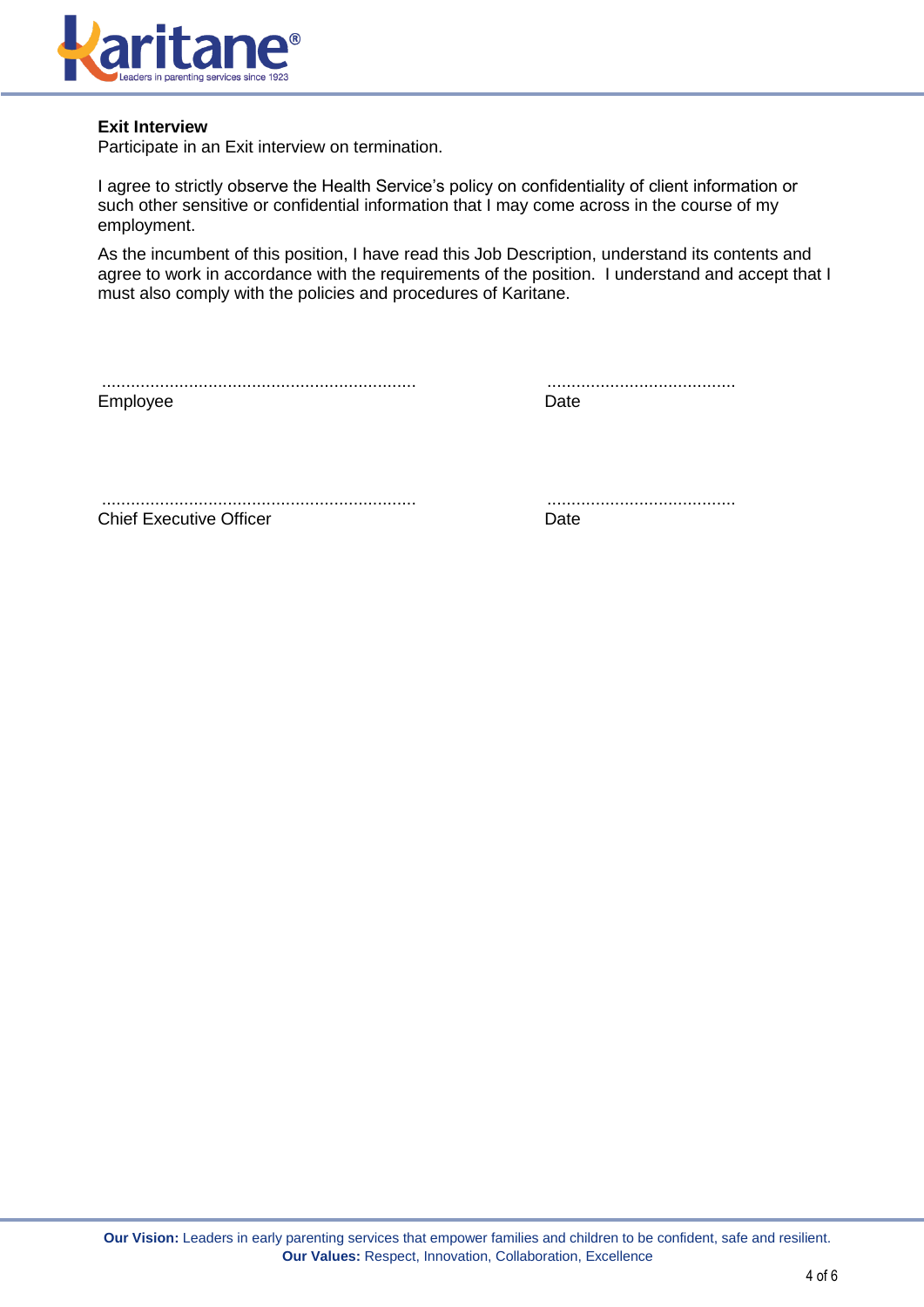

## **Play Room Coordinator/Child Care Worker - Job Demands list**

| <b>PHYSICAL DEMANDS</b>                                                                                          | <b>FREQUENCY</b>      |  |  |
|------------------------------------------------------------------------------------------------------------------|-----------------------|--|--|
| <b>Sitting</b> - remaining in a seated position to perform tasks                                                 | <b>Frequent</b>       |  |  |
| Standing - remaining standing without moving about to perform tasks                                              | <b>Frequent</b>       |  |  |
| Walking - Floor type: even / uneven / slippery, indoors / outdoors, slopes                                       | <b>Frequent</b>       |  |  |
| Running - Floor type: even / uneven / slippery, indoors / outdoors, slopes                                       | Infrequent            |  |  |
| Bend/Lean Forward from Waist - Forward bending from the waist to<br>perform tasks                                | <b>Occasional</b>     |  |  |
| Trunk Twisting - Turning from the waist while sitting or standing to perform<br>tasks                            | <b>Occasional</b>     |  |  |
| Kneeling - remaining in a kneeling posture to perform tasks                                                      | <b>Infrequent</b>     |  |  |
| <b>Squatting / Crouching - Adopting a squatting or crouching posture to</b>                                      | Infrequent            |  |  |
| perform tasks                                                                                                    |                       |  |  |
| Leg / Foot Movement - Use of leg and / or foot to operate machinery                                              | <b>Infrequent</b>     |  |  |
| Climbing (stairs/ladders) - Ascend / descend stairs, ladders, steps                                              | <b>Infrequent</b>     |  |  |
| Lifting / Carrying - Light lifting & carrying: 0 - 9 kg                                                          | Infrequent            |  |  |
| Lifting / Carrying - Moderate lifting & carrying: 10 - 15 kg                                                     | Infrequent            |  |  |
| Lifting / Carrying - Heavy lifting & carrying: 16kg & above                                                      | <b>Not Applicable</b> |  |  |
| Reaching - Arms fully extended forward or raised above shoulder                                                  | <b>Occasional</b>     |  |  |
| Pushing / Pulling / Restraining - Using force to hold / restrain or move<br>objects toward or away from the body | Infrequent            |  |  |
| Head / Neck Postures - Holding head in a position other than neutral                                             | <b>Occasional</b>     |  |  |
| (facing forward)<br>Hand & Arm Movements - Repetitive movements of hands and arms                                | <b>Frequent</b>       |  |  |
| Grasping / Fine Manipulation - Gripping, holding, clasping with fingers or                                       | <b>Frequent</b>       |  |  |
| hands                                                                                                            |                       |  |  |
| Work At Heights - Using ladders, footstools, scaffolding, or other objects to<br>perform work                    | <b>Not Applicable</b> |  |  |
| <b>Driving - Operating any motor powered vehicle</b>                                                             | Infrequent            |  |  |
| <b>PHYSICAL DEMANDS</b>                                                                                          | <b>FREQUENCY</b>      |  |  |
| Sight - Use of sight is an integral part of work performance e.g. computer<br>screens                            | <b>Constant</b>       |  |  |
| Hearing - Use of hearing is an integral part of work performance e.g.<br>Telephone enquiries                     | <b>Constant</b>       |  |  |
| <b>Smell</b> - Use of smell is an integral part of work performance e.g. Working<br>with chemicals Not           | Infrequent            |  |  |
| <b>Touch</b> - Use of touch is an integral part of work performance                                              | <b>Infrequent</b>     |  |  |
| <b>PHYSICAL DEMANDS</b>                                                                                          | <b>FREQUENCY</b>      |  |  |
| Distressed People - e.g. Emergency or grief situations                                                           | Infrequent            |  |  |
| Aggressive & Uncooperative People - e.g. drug / alcohol, dementia,<br>mental illness                             | Infrequent            |  |  |
| Unpredictable People - e.g. Dementia, mental illness, head injuries                                              | <b>Infrequent</b>     |  |  |
| Restraining - involvement in physical containment of patients / clients                                          | <b>Not Applicable</b> |  |  |
| Exposure to Distressing Situations - e.g. Child abuse, viewing dead /<br>mutilated bodies                        | <b>Infrequent</b>     |  |  |
| <b>PHYSICAL DEMANDS</b>                                                                                          | <b>FREQUENCY</b>      |  |  |
| <b>Dust</b> - Exposure to atmospheric dust                                                                       | <b>Not Applicable</b> |  |  |

**Our Vision:** Leaders in early parenting services that empower families and children to be confident, safe and resilient. **Our Values:** Respect, Innovation, Collaboration, Excellence